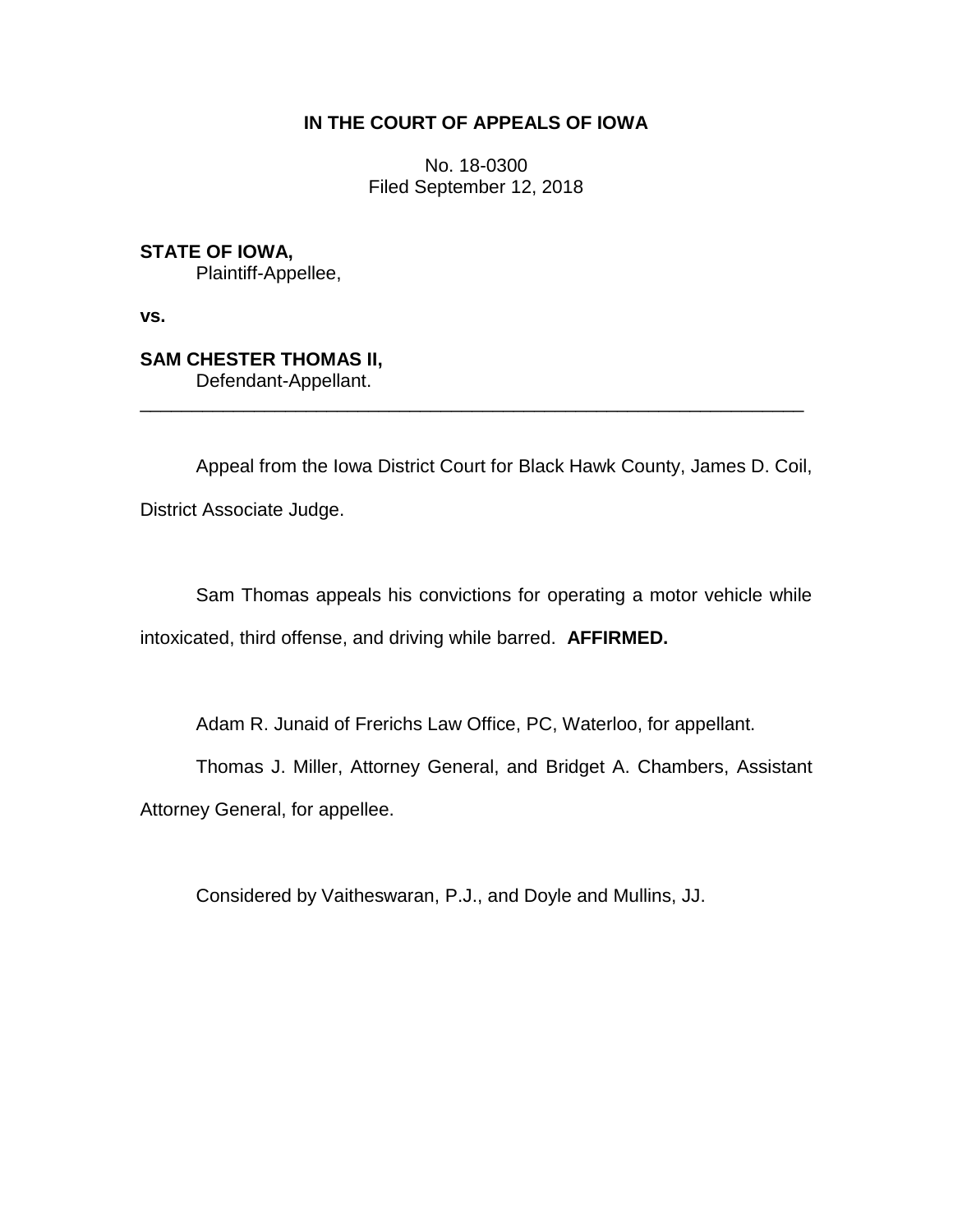## **VAITHESWARAN, Presiding Judge.**

Sam Thomas entered an *Alford* plea<sup>1</sup> to operating a motor vehicle while intoxicated, third offense, and driving while barred. *See* Iowa Code §§ 321J.2(2)(c), 321.555, 321.561 (2015). The sentencing court declined to accept the State's sentencing recommendation to suspend all but 120 days of the indeterminate five-year prison term on the first charge and fully suspend the indeterminate two-year prison term on the second charge. The court imposed both prison terms, reasoning in part that this was Thomas' "sixth operating while intoxicated offense here in the state of Iowa" and prison time might serve as a deterrent.

On appeal, Thomas contends the district court abused its discretion "by failing to abide by the terms of the plea agreement without giving [him] the opportunity to withdraw his plea." He relies on Iowa Rule of Criminal Procedure 2.10(4), which states:

If, at the time the plea of guilty is tendered, the court refuses to be bound by or rejects the plea agreement, the court shall inform the parties of this fact, afford the defendant the opportunity to then withdraw defendant's plea, and advise the defendant that if persistence in a guilty plea continues, the disposition of the case may be less favorable to the defendant than that contemplated by the plea agreement.

But the rule is triggered only if the plea is conditioned on the court's concurrence.

*See State v*. *Wenzel*, 306 N.W.2d 769, 771 (Iowa 1981) (setting forth three options

provided by rule). Nothing in Thomas' plea stated the plea was conditioned on the

 $\overline{a}$ 

<sup>1</sup> An *Alford* plea is a variation of a guilty plea where the defendant does not admit participation in the acts constituting the crime but consents to the imposition of a sentence. *North Carolina v*. *Alford*, 400 U.S. 25, 37 (1970).